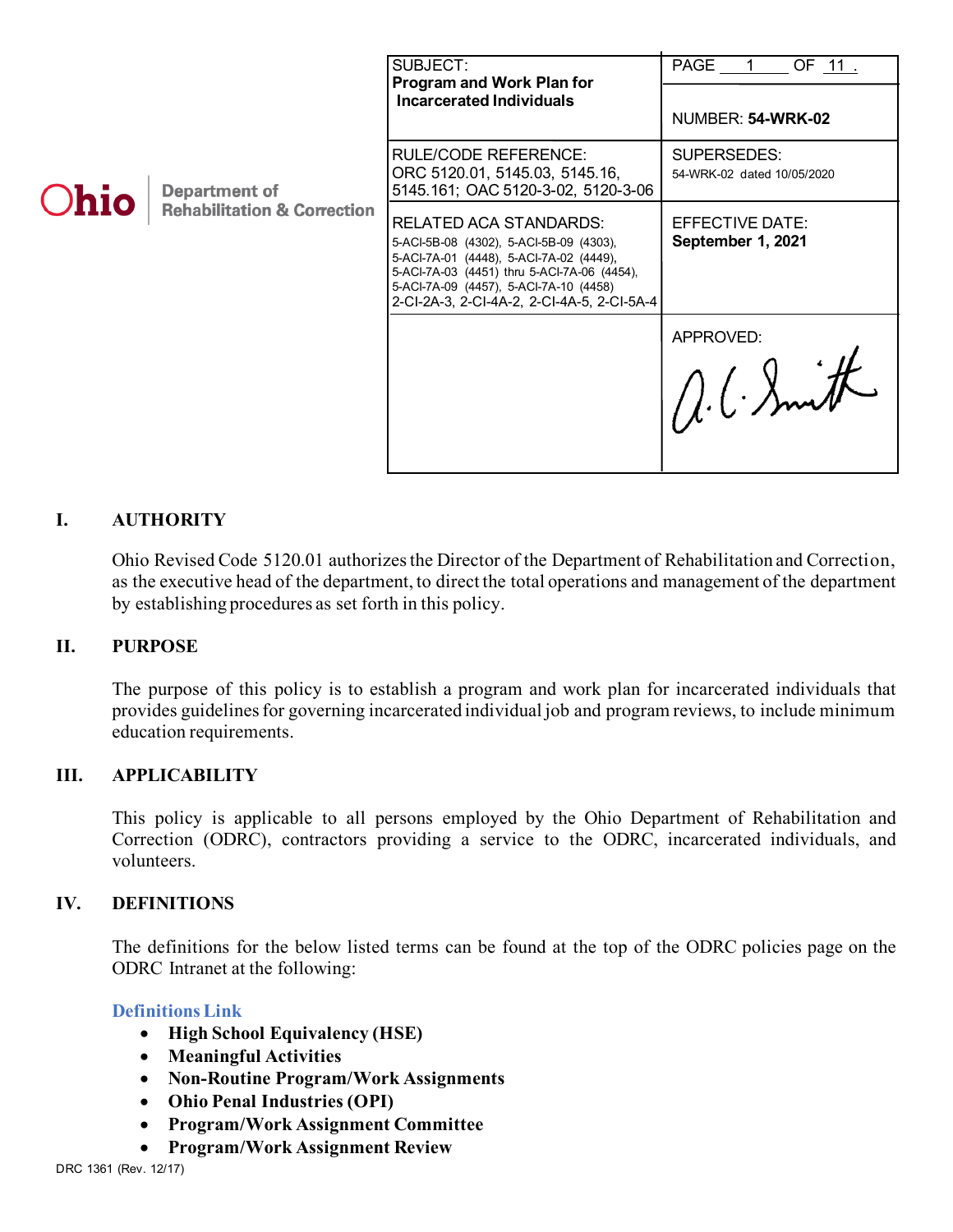- **Reentry Approved Programs**
- **Routine Program/Work Assignments**
- **Sensitive Work Area**
- **Unit Staff**

## **V. POLICY**

It is the policy of the ODRC that each institution establishes and implements a work plan (full-time work and/or programs) that affords all incarcerated individuals, to include those with disabilities, the opportunity to learn job skills and develop good work habits and attitudes that can be applied to jobs upon release.

### **VI. PROCEDURES**

- A. Upon arrival at a reception center, incarcerated individuals shall be evaluated and tested. Education, Mental Health, Medical, Recovery Services, and Classification specialists shall collect appropriate information through this assessment process. The incarcerated individual program/work assignments shall be "reception" status.
- B. Upon arrival at a parent institution, an incarcerated individual's program/work assignment shall be auto filled in DOTS Portal as "orientation" status. The parent institution has up to fourteen (14) calendar days to review the individual's work history and program needs and assign a program or work assignment.
- C. All eligible incarcerated individuals shall be assigned to a work program unless assigned to an approved education or training program. Incarcerated individuals may have the option of refusing to participate in any rehabilitation or treatment program except adult basic education and programs required by statute or ordered by the sentencing court or paroling authority**.**

No incarcerated person shall be placed into a work or program assignment that allows them outside the secured perimeter without qualifying under the requirements of ODRC Policy 53- CLS-03, Outside Worker Approval Process.

D. Incarcerated Individual Program and Work Plan

The institution maintains a written plan for full-time work and/or program assignments for all incarcerated individuals in general population. The plan also provides for incarcerated individuals with disabilities.

- 1. Non-Discrimination
	- a. Full-time work and/or program assignmentsfor able-bodied incarcerated individuals in general population,
	- b. Work opportunities for disabled incarcerated individuals,
	- c. Ability for all incarcerated individualsto learn skills relevant to current market trends and opportunities for employment in correctional industries, facility maintenance, operations, public works, and/or community service as identified utilizing the assistance of labor, business, and industrial organizations.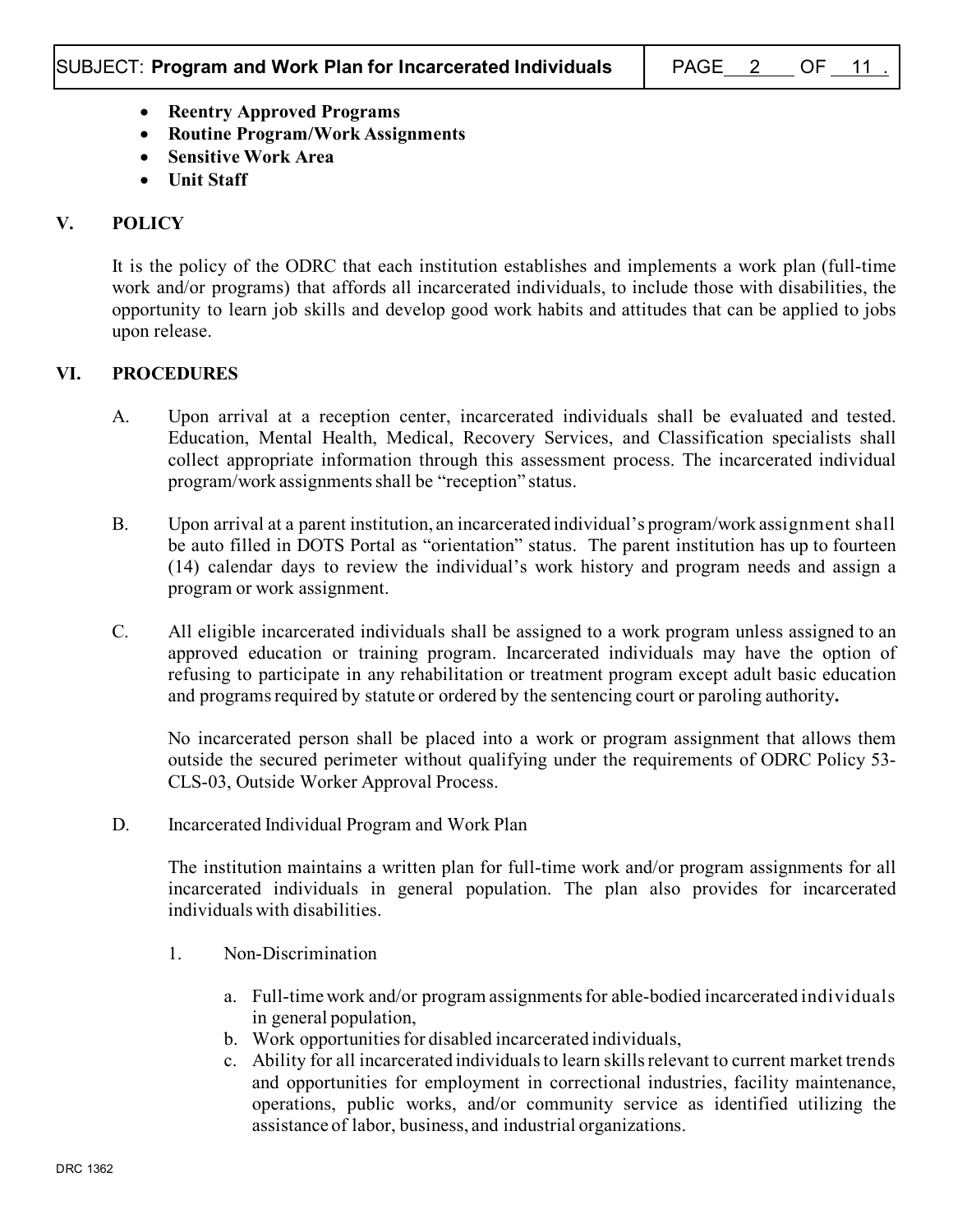## 2. Work Schedule

The workday for incarcerated individuals shall approximate the workday in the community.

- 3. Job Prerequisites
	- a. The Director/designee, with input from the Ohio Central School System (OCSS) superintendent and deputy director of Prisons, shall determine incarcerated individual job assignments that require documentation of a high school diploma or high school equivalency (HSE).
	- b. Those job assignments requiring a high school diploma or HSE shall have such documented in the minimum qualifications on the incarcerated individual job description/s.Institutions shall comply with the minimum qualifications.
- 4. Supervision

Female and male work crews assigned to a workday in the same area shall be in constant visual observation by staff. At no time should the female and male work crews intermingle or interact with each other. The supervisor of the assigned work crew shall ensure their specific assigned work crew is separated. This applies to all incarcerated individual work assignments.

- E. Program/Work Assignment Committee
	- 1. There shall be cooperation among institutional academic education, vocational training programs and correctional industries operations to coordinate program and work schedules that ensure incarcerated individuals are able to participate in programs and work institutional jobs.Institutions must develop a local program schedule similar to the schedule in Appendix A.
	- 2. Institution staff will consider program completion status and evaluation history before considering job or program re-classification. Incarcerated individuals on program waiting lists or those with prison time remaining shall be considered.
	- 3. The unit management chief (UMC)/designee shall assign at least two unit management staff to comprise the program/work assignment committee.
	- 4. Routine Program/Work Assignments:
		- a. Do not require incarcerated individuals to appear before program/work assignment committee; however, the individual shall be notified of the proposed decision, date of change and right to appeal at least forty-eight (48) hours in advance of the change via completion of the Security Classification and Job Assignment form (DRC2099).
		- b. Shall be processed by the committee designee and documented in DOTS Portal.
		- c. All vacancies shall be posted. Sensitive work designations shall not be posted.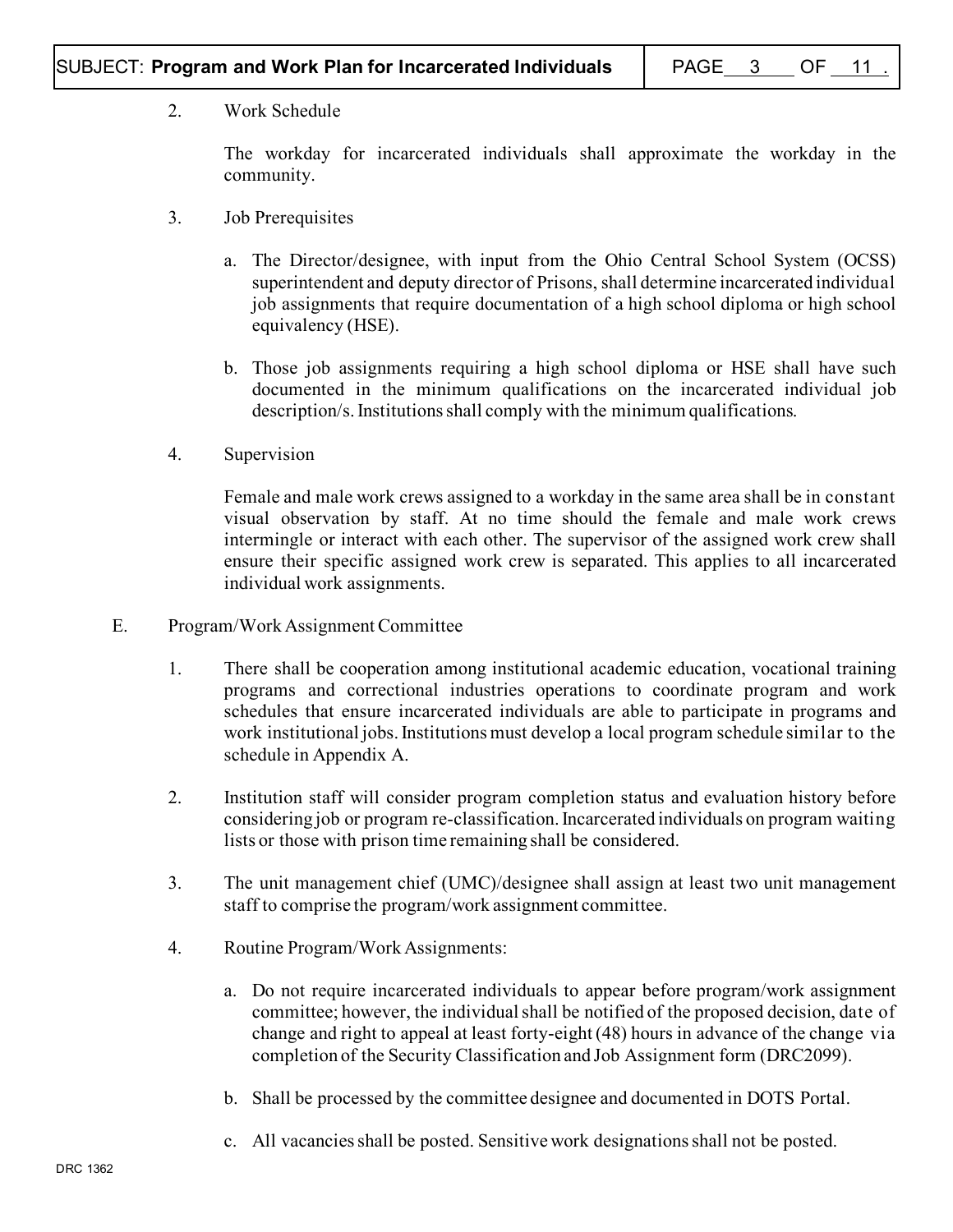- d. Work/Program assignment changes shall be retained for one year, posted in the institution's designated areas, and contain the following information:
	- i. Date of posting,
	- ii. Incarcerated individual name, number, and housing assignment,
	- iii. Current and new program/work assignment with effective date if different from report date.
- e. An incarcerated individual shall be allowed to attend college classes and work for OPI.
- 5. Non-Routine Program/Work Assignments:
	- a. Requires the incarcerated individual's attendance before the committee unless prevented for security or other substantial reasons,
	- b. Requires 48-hour notice to the incarcerated individual using the Security Classification and Job Assignment (DRC2099). The individual may waive such notice in writing,
	- c. May include the following:
		- i. Incarcerated individual has completed program or has not been reviewed within twelve (12) months,
		- ii. Incarcerated individual's new assignment will raise security concerns (i.e., wide access or outside the perimeter),
		- iii. Incarcerated individual is referred through RIB for a program/work related guilty rule infraction or the guilty rule infraction doesn't permit the individual to remain in current assignment or location,
		- iv. Incarcerated individual fails to successfully complete the 30-day probation period,
		- v. Individual's program/work supervisor requests change or removal based on performance.
	- d. Incarcerated individual requests for program/work change are considered non-routine and may be submitted in writing to the committee/designee once every ninety (90) days.
	- e. During the hearing, the committee shall:
		- i. Review the incarcerated individual's pre-institution information, commitment, criteria adjustment, and behavior to determine appropriate placement,
		- ii. Review the individual's security/supervision status, security threat group (STG) history, pertinent information obtained from prior assessments and any other relevant information,
		- iii. Reevaluate the individual's needs, placement, and recommend appropriate modification if applicable,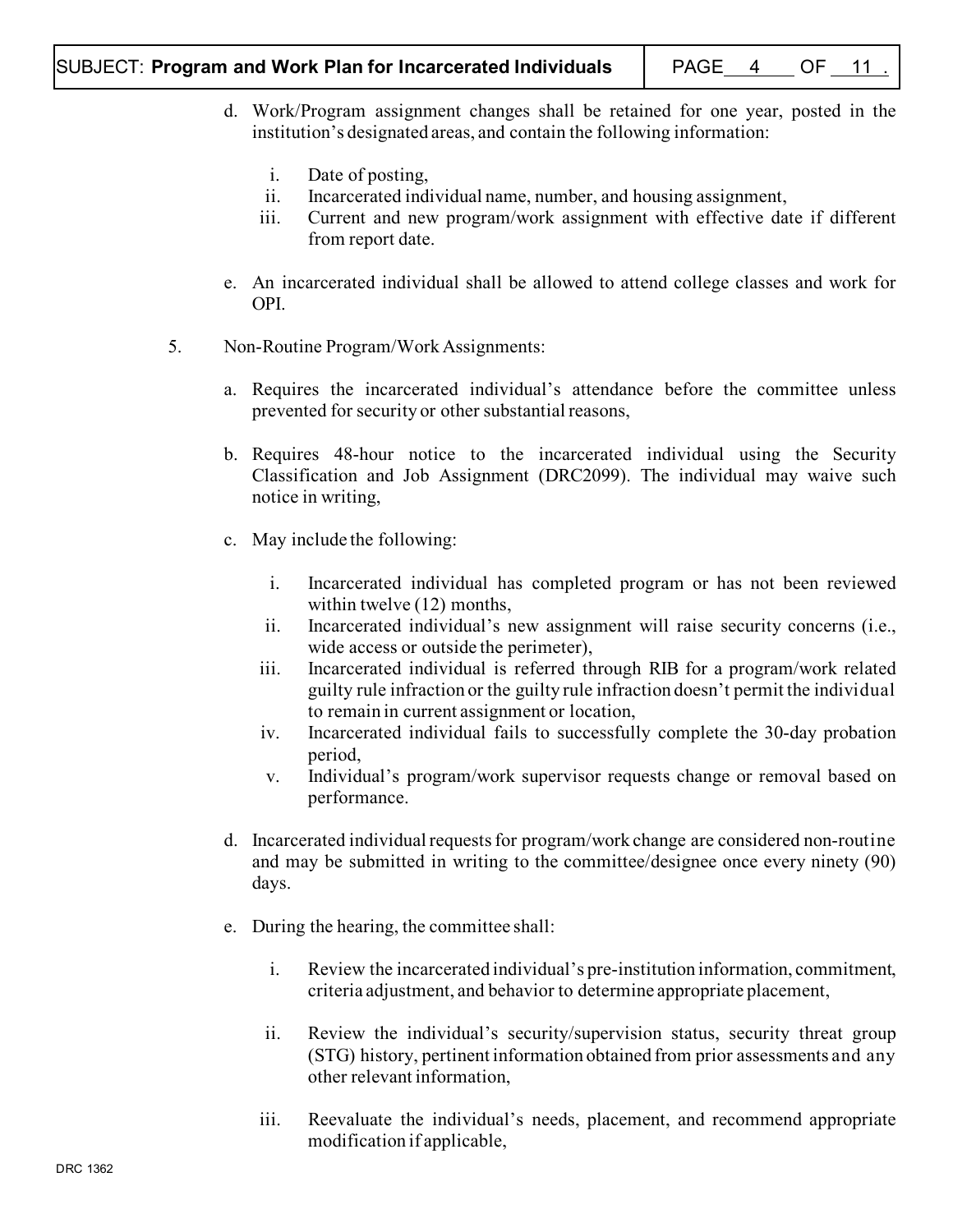- iv. Review the length of time and performance in current placement to guard against over familiarity with staff and worksite that could create a security risk,
- v. Review the institution's racial balance to ensure racial balance within varied departments is maintained within 10% of the institution's racial balance unless permission is received, or percentage is modified by the responsible managing officer's designee,
- vi. Review non-routine requests from program/work supervisors and complete the assignment unless sufficient reasons exist to make an exception.

# F. Appeals

- 1. All appeals shall be submitted in writing to the UMC/designee within five (5) business days for consideration.
- 2. The incarcerated individual may appeal, in writing, the decision of the UMC/designee to the chief/designee of the Bureau of Classification and Reception (BOCR) within five (5) business days of being notified of the UMC/designee decision.The decision of the BOCR chief/designee is final.
- G. Sensitive Work Areas
	- 1. The Sensitive Work Area/Job Assignment Screening Review (DRC2087) shall be used. When an incarcerated individual has held a program/work assignment in a sensitive work area for two consecutive years, the program/work assignment committee shall complete a new Sensitive Work Area/Job Assignment Screening Review (DRC2087).
	- 2. The chief of security or UMC shall have input on the incarcerated individual's placement. The responsible deputy warden shall give final approval.
	- 3. Incarcerated individualsshall not be permitted to volunteer to switch job assignments nor work temporarily in different job assignments within a designated sensitive area.
	- 4. An incarcerated individual's job assignment may only be changed with prior written approval from the deputy warden, chief of security, or UMC and based only on institutional need.
	- 5. The work crew supervisor's request for a temporary assignment shall be in writing and shall provide the following:
		- a. Reason for assignment,
		- b. Incarcerated individual's name,
		- c. Incarcerated individual's number,
		- d. Assignment location,
		- e. Work hours, and
		- f. Dates of assignment.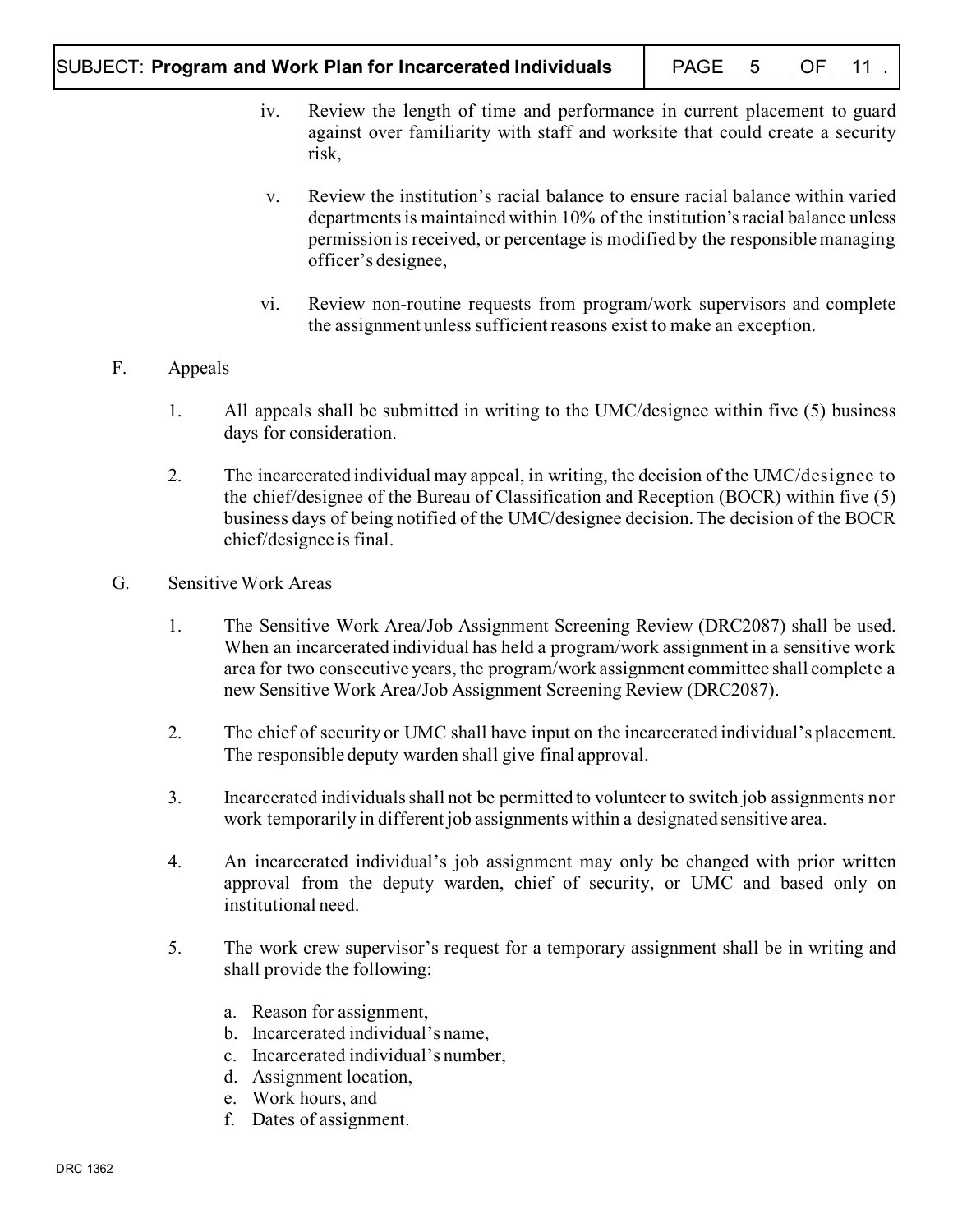## SUBJECT: Program and Work Plan for Incarcerated Individuals | PAGE 6 \_ OF 11

- 6. Emergency or unplanned temporary assignments of incarcerated individual workers may be approved verbally by the shift commander. Once approved, the shift commander shall submit to the responsible deputy warden a written report which shall contain the following:
	- a. Reason for assignment,
	- b. Incarcerated individual's name,
	- c. Incarcerated individual's number,
	- d. Assignment location,
	- e. Work hours, and
	- f. Dates of assignment.
- H. Specialty Work Areas
	- 1. Medical Incarcerated individuals may serve as companions for other medically compromised incarcerated individuals assisting with non-clinical and non-personal needs. They shall receive appropriate training from medical staff prior to assignment. Such incarcerated individuals will work under direct supervision of custody staff and shall be restricted from the following duties:
		- a. Performing direct patient care,
		- b. Determining access of other incarcerated individuals to health care services,
		- c. Scheduling health care appointments,
		- d. Handling or having access to medical/surgical equipment,
		- e. Operating diagnostic/therapeutic equipment,
		- f. Prohibited from touching or dispensing mediations.
	- 2. Mental Health Incarcerated individuals may work as peer supporters. OCHC Behavioral Health Protocol I-22, Behavioral Health Peer Supporters, provides guidance to the process for selecting, training, and overseeing individuals assigned to work as a behavioral health peer supporter.
	- 3. OPI
		- a. Education Requirements Incarcerated individuals being considered for an OPI assignment must be a graduate.
		- b. Waiver of Education Requirement
			- i. An education waiver may be approved by the OCSS superintendent after the following has been determined by the school administrator/designee:
				- a) An incarcerated individual is incapable of graduating,
				- b) The individual has completed months of mandatory education as required per ODRC Policy 57-EDU-01, Incarcerated Individual Assessment and Placement in Education Programs.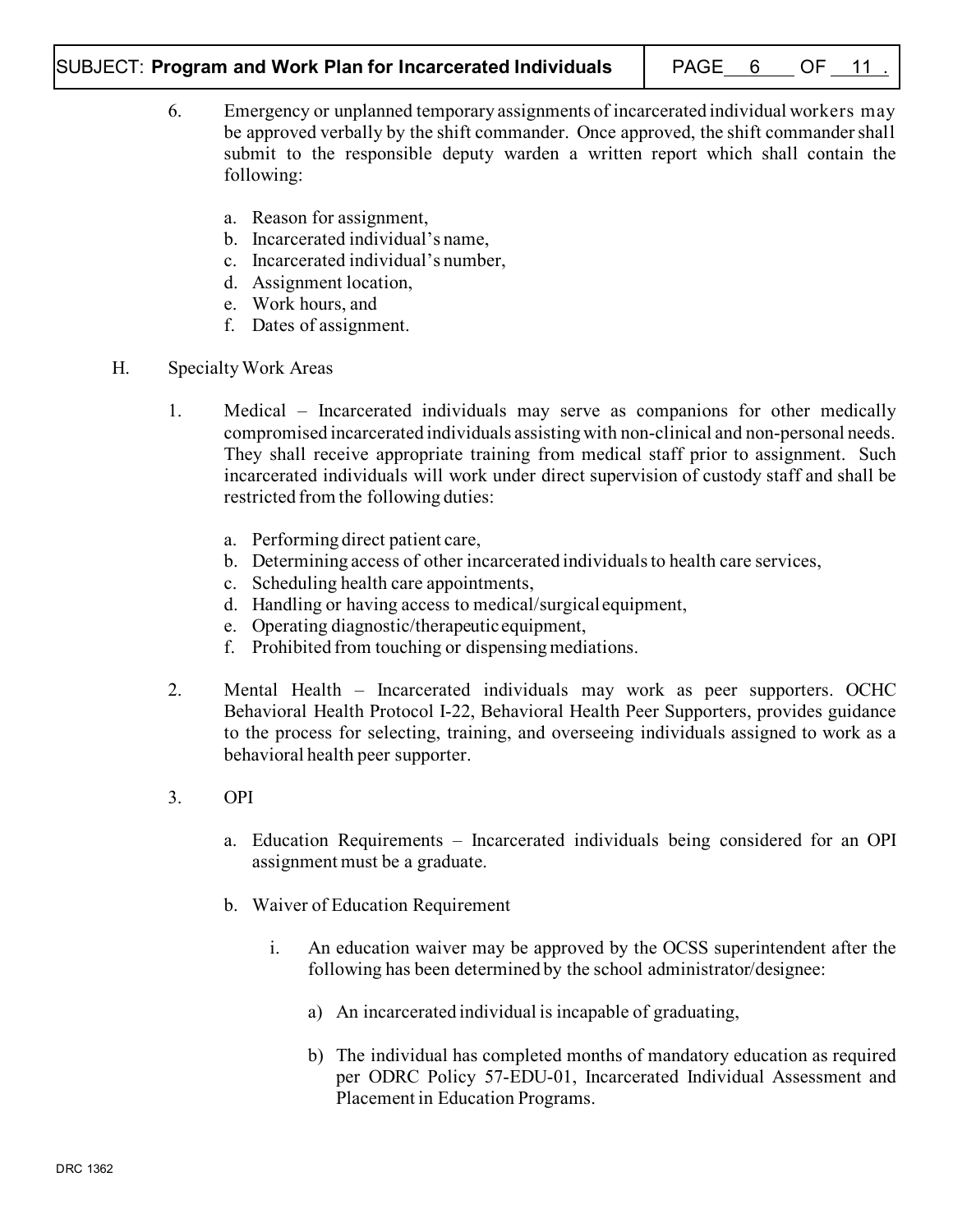- ii. If an incarcerated individual is determined to be suitable for an education waiver, the school administrator/designee shall submit a written recommendation to the OCSS superintendent.
- iii. The OCSS superintendent shall make the final determination if the education waiver is appropriate.
- iv. Once approved, the OCSS superintendent shall distribute a copy of the education waiver to the chief of OPI and the institution where the incarcerated individual is assigned. A copy shall also be maintained by the Education department in their Education file.
- 4. If an incarcerated adult requests a removal from OPI employment at any time, they must submit in writing a notice to the OPI supervisor. The OPI supervisor will contact unit staff to process the removal and complete an evaluation.
- 5. If an OPI supervisor finds it necessary to remove an incarcerated adult from OPI employment for non-disciplinary reason, this can be done by completing an evaluation and notifying unit staff in writing of necessary reclassification. A conduct report is not a requirement for job removal within OPI.
	- a. OPI work supervisors shall ensure the number of incarcerated individuals assigned to industry operations and their duties are consistent with the actual workload needs of the operating unit of each industry prior to submitting requests for work/program reclassification.
	- b. Environmental and Construction Projects Level 1 Institutions
		- i. OPI shall provide a request for all environmental and construction needs. The request shall include a posting to the institution, via JPay, that explains the following:
			- a) Job,
			- b) Duties,
			- c) Desired skills required,
			- d) Number of Workers needed for various work crews
		- ii. Incarcerated individuals interested in being screened for an OPI Environmental/Construction Project job shall submit a letter or kite to the OPI staff posting the request. OPI staff will submit a preliminary list of incarcerated individualsfor institution staff to screen for compliance with the minimum job requirements listed below:
			- a) At least six (6) months left until release date, to include projected release date (PRD), end of definite sentence (EDS), estimated stated term (EST), or parole board hearing date,
			- b) Verification and documentation of graduation, unless there is an approved education waiver on file as outlined in section VI.E.2.b of this policy,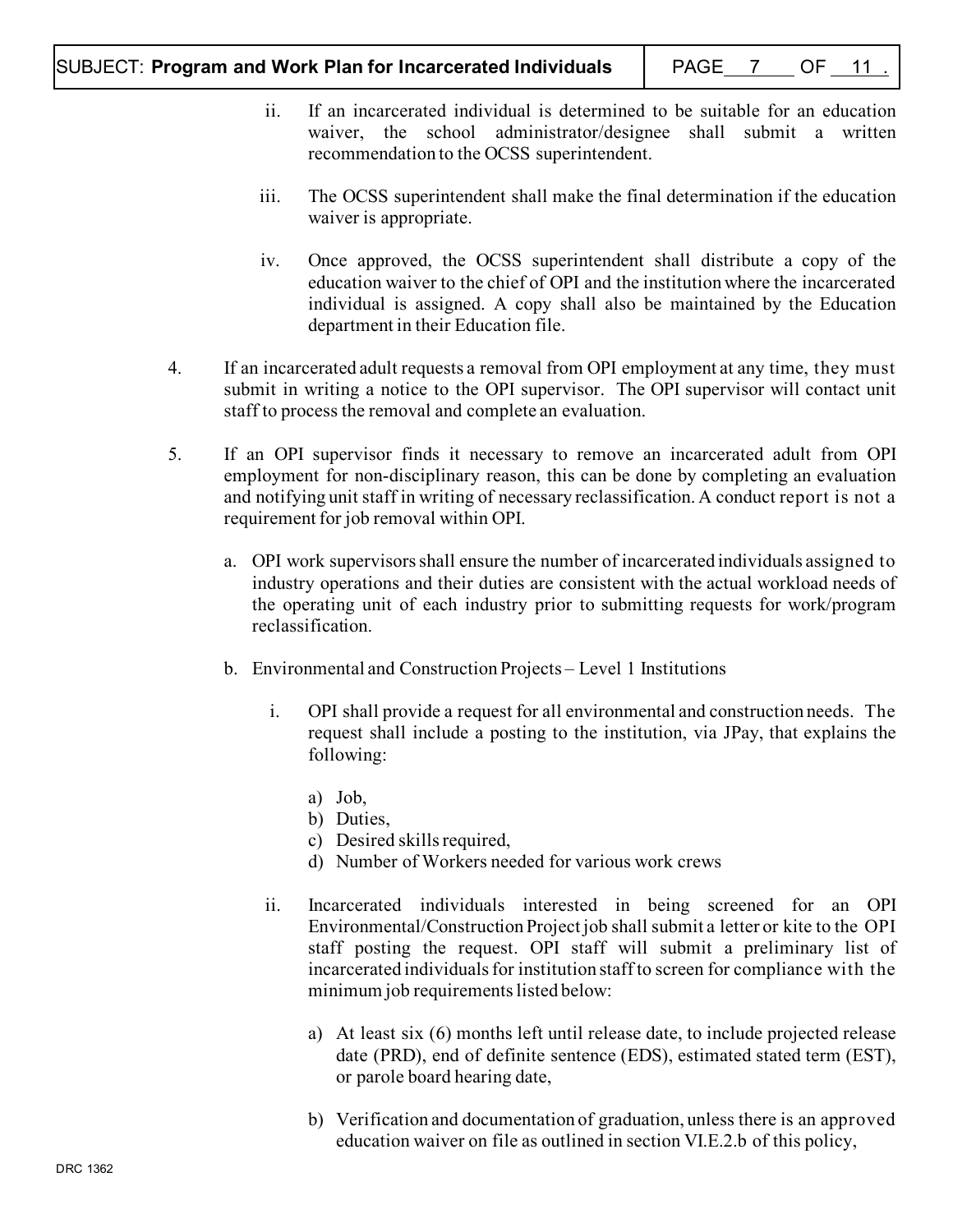- c) No escape history,
- d) Incarcerated individual must be approved for community service release, as documented on the Application for Community Release/Special Labor Assignment (DRC2428), for all OPI jobs that occur off the institution grounds. This process shall be in accordance with ODRC Policy 53-CLS-03, Outside Worker Approval Process.
- iii. The prospect list will be updated with incarcerated individuals that meet the minimum qualifications. The list containing the individual's number and parent institution shall be forwarded to the OPI environmental/construction service manager for review. The unit management staff/designee shall notify the incarcerated individual in writing as to the outcome of their request.
- iv. The OPI service manager shall schedule interviews with the selected individuals. At the conclusion of the interviews, a list of hired incarcerated individuals shall be sent to the institution for job reclassification to OPI.
- v. Environmental workers assigned to OPI shall receive the following:
	- a) Asbestos Abatement Worker Training as scheduled through the training provider where applicable,
	- b) A physical examination of the incarcerated individual shall be scheduled,
	- c) Asbestos Abatement worker shall be assigned to a work crew.
- vi. Construction Services workers assigned to OPI shall be assigned to a work crew.
- vii. Initial Approval and Transfer
	- a) The OPI service manager shall submit the project summary and list of incarcerated individuals being requested for job assignment to the managing officer of where they are currently assigned, the managing officer of where they will be assigned during the project, and the BOCR.
	- b) The managing officer of the parent institution shall electronically complete the Inmate Transfer Request (DRC2003) and include the individual's most recent security instrument and the Application for Community Service Release (DRC2428) for the BOCR review.
	- c) The BOCR shall review the transfer request and all relevant information and process accordingly. The BOCR shall submit copies of all decisions on OPI-related transfer requests to the managing officers of the institutions where the incarcerated individuals are housed, the proposed receiving institution, and OPI.
	- d) Incarcerated individuals shall not be transported from any institution without the necessary written approval to transfer from the BOCR.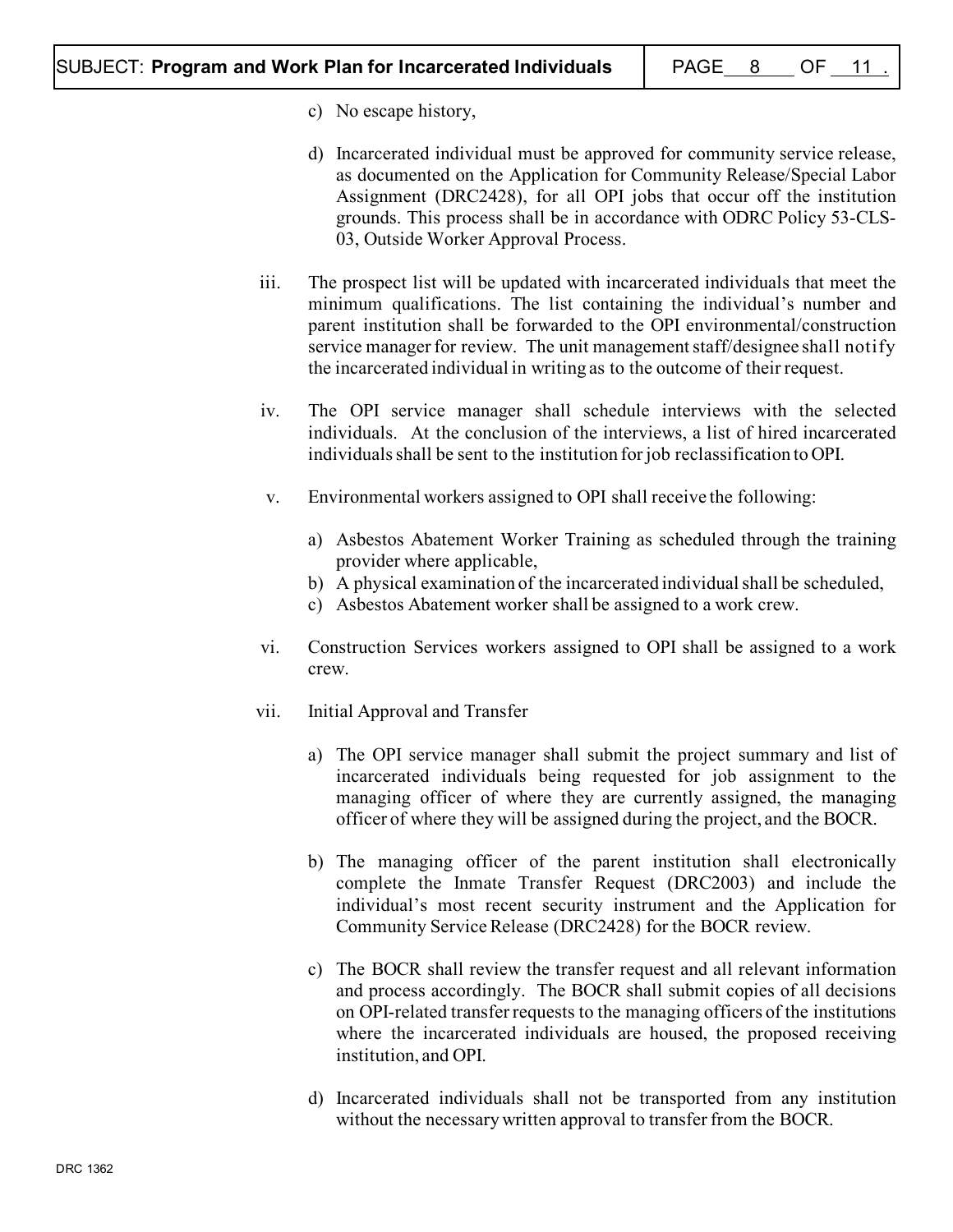### viii. Transportation

- a) The managing officer/designee of the institution where the incarcerated individual is assigned shall determine the appropriate method of transporting those approved for transfer (i.e., HUB, institution transport officers, OPI work crew supervisors).
- b) HUB transport requires a minimum of seven calendar days' notice.

All OPI work crew individuals NOT screened and approved for community service release shall be transported by the HUB or by institution transportation officers.

- c) Properly trained OPI supervisors may transport all incarcerated individuals who have been approved for community service release. The OPI work crew supervisors must complete ODRC's transportation training courses as developed by the Corrections Training Academy (CTA), prior to conducting any transports of OPI work crew individualsto any worksite or institution. OPI supervisors are NOT authorized to carry firearms for any transports.
- ix. Gate Pass to OPI Work Site
	- a) OPI supervisors shall contact the institution where the incarcerated individual is assigned for appropriate gate pass request form.
	- b) The gate pass request shall include the following:
		- 1) Date/s requested to transport the individual to a worksite outside the secure perimeter of the institution,
		- 2) Worksite.
		- 3) Names and number of each incarcerated individual to be transported.
	- c) Prior to the individual/s' arrival at the new institution, a meeting shall take place between OPI staff and institution staff to discuss meals, security policy and procedures.
- x. Secondary Transfers
	- a) The OPI work crew supervisor shall notify the managing officer/designee where the incarcerated individual is currently assigned if there is a need to transfer them to another institution.
	- b) In the case of a secondary transfer, the managing officer/designee shall only be required to submit the Inmate Transfer Request (DRC2003) to the BOCR.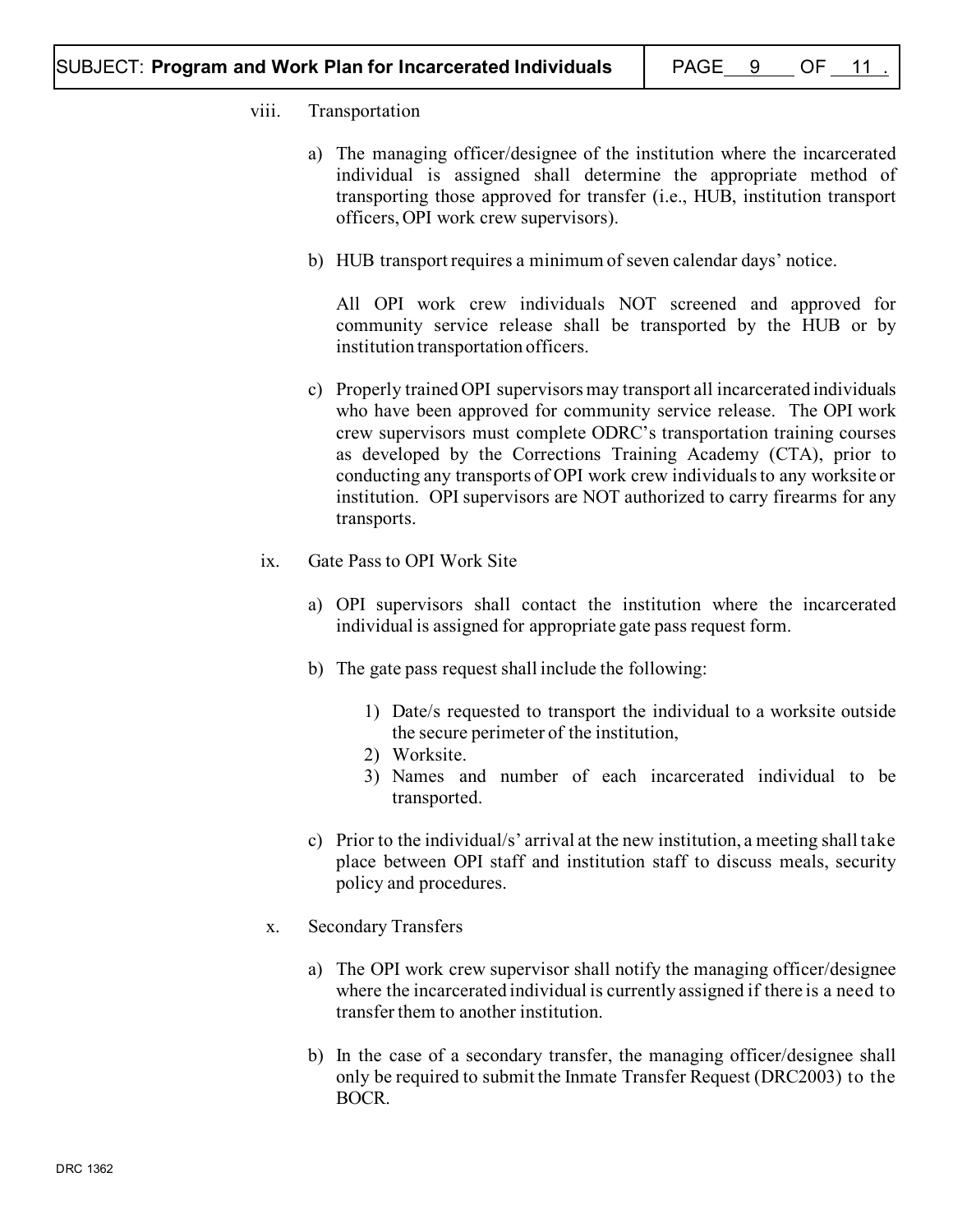- c) All other procedures for secondary transfer shall comply with the provisions of this policy.
- xi. Review of Transfers and Post Orders
	- a) The receiving institution may request a review by the BOCR of any incarcerated individual transfer if there is reason to believe they were not appropriately classified.
	- b) All OPI community service post orders shall be written to comply with this and other related ODRC policies and shall be followed.

## I. Evaluations

- 1. Any Unit, Education, Medical, Mental Health or Recovery services staff may initiate an evaluation. In addition, any worksite supervisor or other designated staff.
- 2. An incarcerated individual may request to have an evaluation completed.
- 3. Whomever initiates the evaluation shall review it with the incarcerated individual.
- 4. Incarcerated individual program/work supervisors shall complete a performance evaluation of each incarcerated individual assigned using the Inmate Evaluation Report (DRC2012) at the end of the probationary period and each year thereafter.
- 5. Incarcerated individuals assigned to OPI and any outside workers shall receive performance evaluations on a quarterly basis.
- 6. A special Inmate Evaluation Report (DRC2012) shall be prepared for those being recommended for a promotion or demotion.
- 7. Evaluations shall be reviewed with the incarcerated individual and a copy provided. The evaluation shall be forwarded to the program/work assignment committee and retained in the incarcerated individual's electronic unit management file.
- 8. Evaluations shall be completed any time an incarcerated individual receives a promotion, demotion or is removed from a job.
- 9. Incarcerated individuals will receive a copy of all evaluations upon release.
- 10. All evaluations will be scanned into the incarcerated individual's ORAS file.
- J. Incentive Pay
	- 1. Managing officers may adopt an incentive plan appropriate to designated work assignments, under which incarcerated individuals may earn compensation in additional to their regular pay for the category to which they are assigned. Such incentive plan shall be based upon an established production or other like system developed by